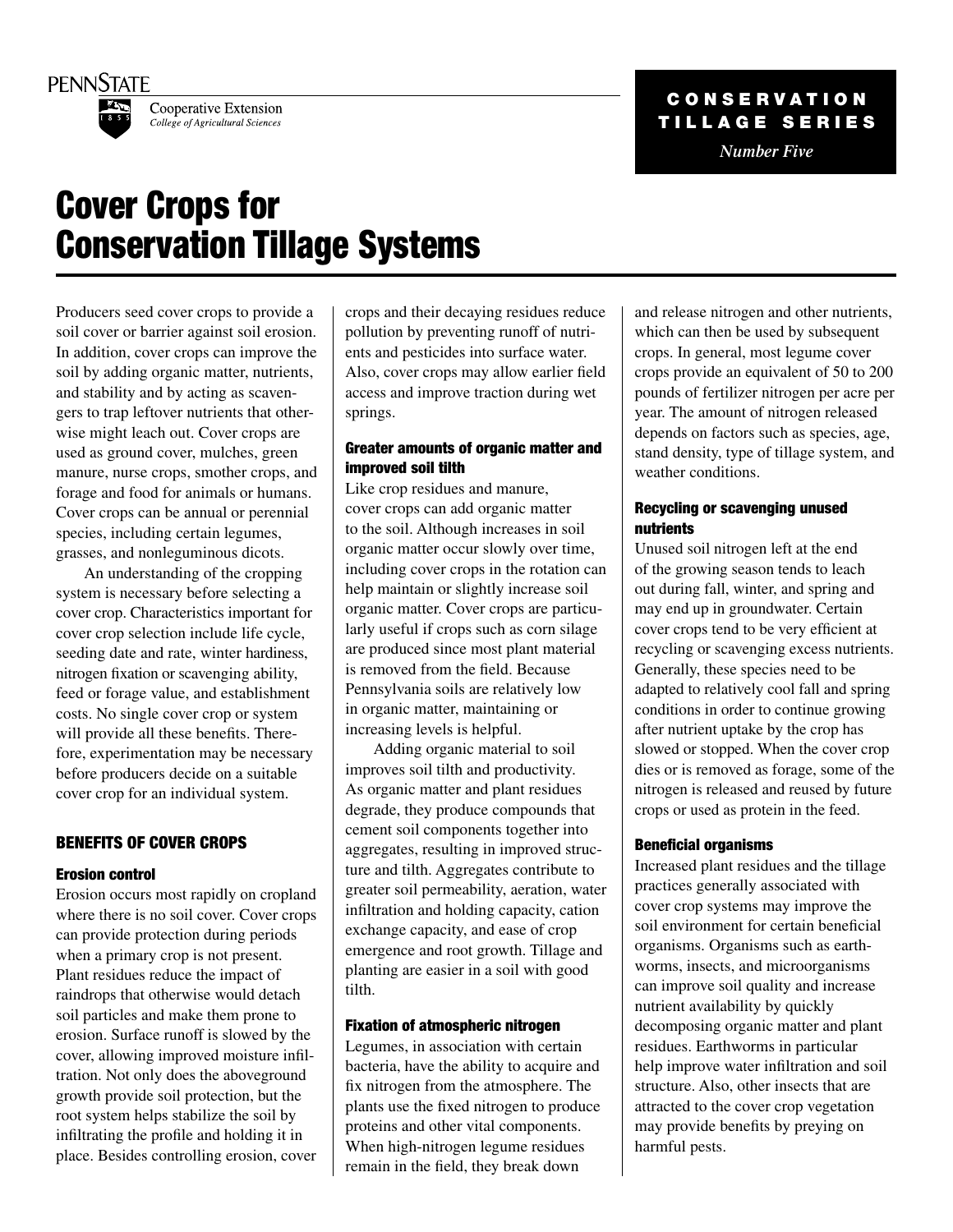#### Partial weed control

Cover crops partially control some weeds by competing with them for light, moisture, nutrients, and space, which can be particularly helpful for suppressing winter annual weed growth or certain cool-season perennials. In addition, cover crops and their residues can act as mulches or physical barriers by smothering weeds, suppressing weed seed germination and growth, and lowering soil temperatures. Cover crops may contain allelopathic compounds, which are released from living or decaying plant tissue. These compounds chemically interfere with weed growth. However, all of these qualities can vary depending on the type and quantity of cover crop and the environmental conditions present during the growing season. Despite these potential benefits, physical and chemical effects from cover crops may not be a major factor for weed control. Mechanical or chemical weed control tactics should still be used to complement cover crops.

#### Possible feed source

Certain cover crops, especially grass species, can also be used for livestock feed. These crops can be grazed or mechanically harvested as haylage or hay. Generally, mechanically harvesting the cover will not have a negative impact on erosion control benefits, especially when a no-till planting follows. With proper management, grazing will have a similar effect because, even though the tops are harvested or grazed, root mass and stubble remain to provide protection from erosion. However, removal of the cover crop also removes nutrients that eventually must be replaced.

#### Disadvantages of cover crops

#### Additional costs

Additional costs above and beyond normal cropping practices must be considered in systems that include cover crops. Extra expenditures include the cost of the cover crop seed as well as labor and time for planting. Also,

special or alternative equipment may be needed to handle the greater amounts of residue present in no-till systems. Cover crops must be managed like any other crop produced in the farm operation.

#### Interference with primary crop

Unmanaged cover crops can act as weeds by competing with the primary crop for light, moisture, nutrients, and space. In a dry year, cover crops can rob primary crops of valuable soil moisture. In other years, they may also compete for other resources such as nitrogen if not managed properly. For most cropping systems with cover crops, the use of starter fertilizer during planting of the primary crop should compensate for nutrients used by the cover crop. Immobilization of nitrogen by the cover crop generally is negligible, especially if manure has been applied. However, if large amounts of vegetation are being tilled under, producers raising corn should split the nitrogen requirements between planting (one-third) and sidedressing (two-thirds).

Cover crops also may be affected by the same chemical and physical factors that contribute to weed control. As with weeds, crop species can be hampered by chemicals released from cover crops, cooler soil temperatures, and the smothering effects of cover crop residues. Cooler temperatures may delay the germination and growth of the grain crop. Crop residues also may act as physical barriers, making uniform spray coverage more difficult. These residues also may bind herbicides, resulting in reduced activity. Preemergence herbicide programs may need to be adjusted to account for this interaction.

#### Pest problems

Cover crops, like weedy fields, may harbor insects, diseases, and nematodes that could be harmful to the cover crop and detrimental to future crops. Consider specific pest/crop interactions that may become a problem. For example, cereal rye or orchardgrass can attract armyworms. Clover root

curculio, a pest common to red clover, also can attack alfalfa. Heavy populations of certain weeds such as chickweed attract black cutworm or slugs, while johnsongrass is a host to maize dwarf mosaic virus (MDMV), which can infect corn. Understanding these potential interactions and the conditions that favor them helps producers make proper management decisions.

#### High management systems

Improper management of a cover crop can overshadow its benefits. Management of the primary crop can be difficult enough without having additional problems caused by mismanagement of the cover crop.

#### Types of Cover Crops

Cover crops can be annual, biennial, or perennial plant species that serve a variety of purposes. Annuals such as rye can be used as a fall and winter cover while crown vetch, a perennial, can serve as a living mulch. Producers must select the right species for their particular situation. Table 1 describes several of the more commonly used cover crops. Characteristics of each species listed include life cycle, winter hardiness (see Figure 1 for hardiness zones), seeding rate and date, nitrogen fixation or nutrient scavenging potential, average cost, and several advantages and disadvantages.

#### Cover Crop Mixtures

Cover crops can be planted as a single species or in mixtures. The most common mixtures include a legume such as hairy vetch and a cereal grain such as rye. Mixtures provide both advantages and disadvantages over single species.

In a rye/hairy vetch mixture, rye protects the vetch during establishment and throughout the winter and provides physical support for the climbing vetch during the spring growth period. The rye also protects the soil from winter erosion better than a pure stand of vetch. The amount of nitrogen available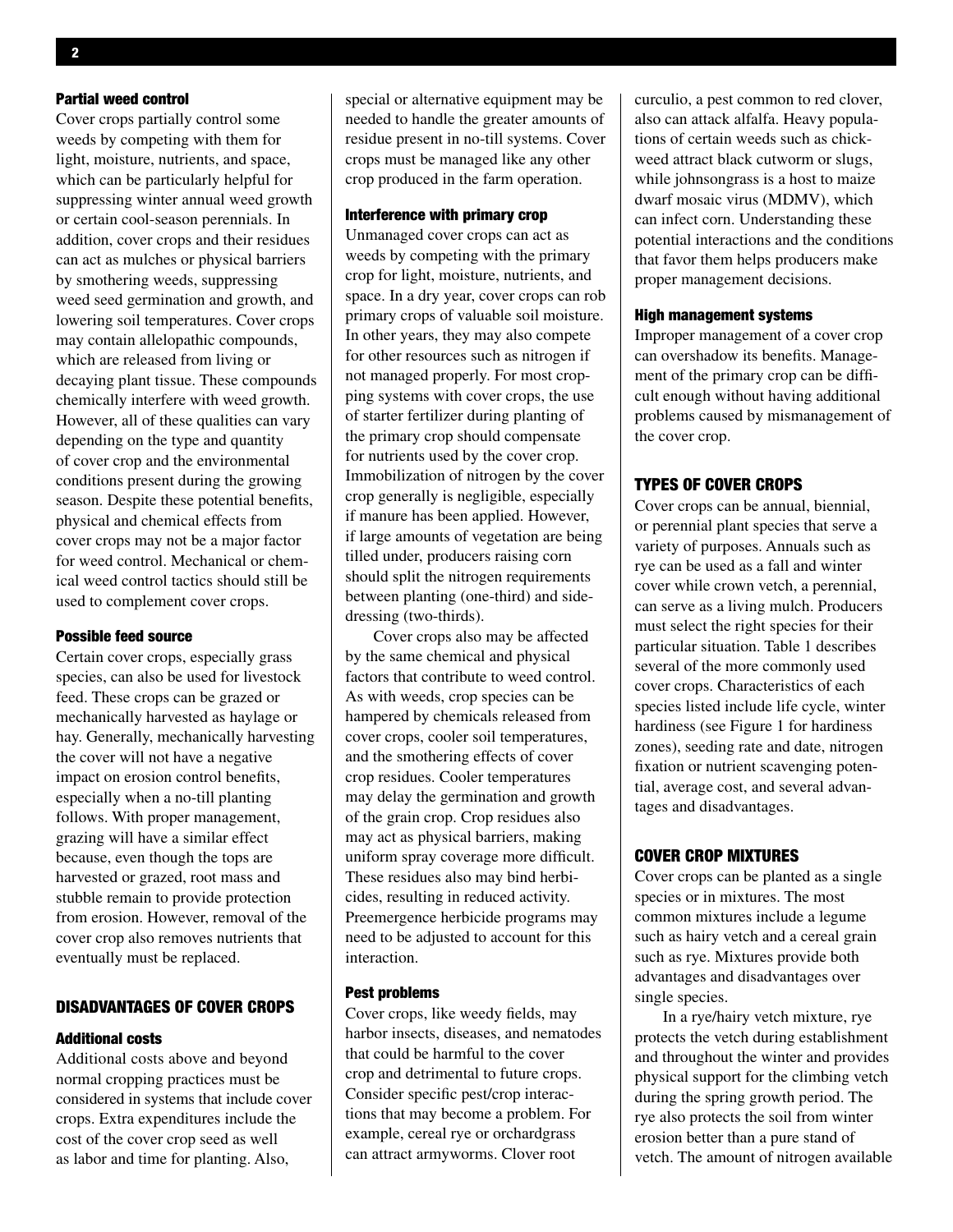Figure 1. Winter Hardiness Zones (average annual minimum temperatures).

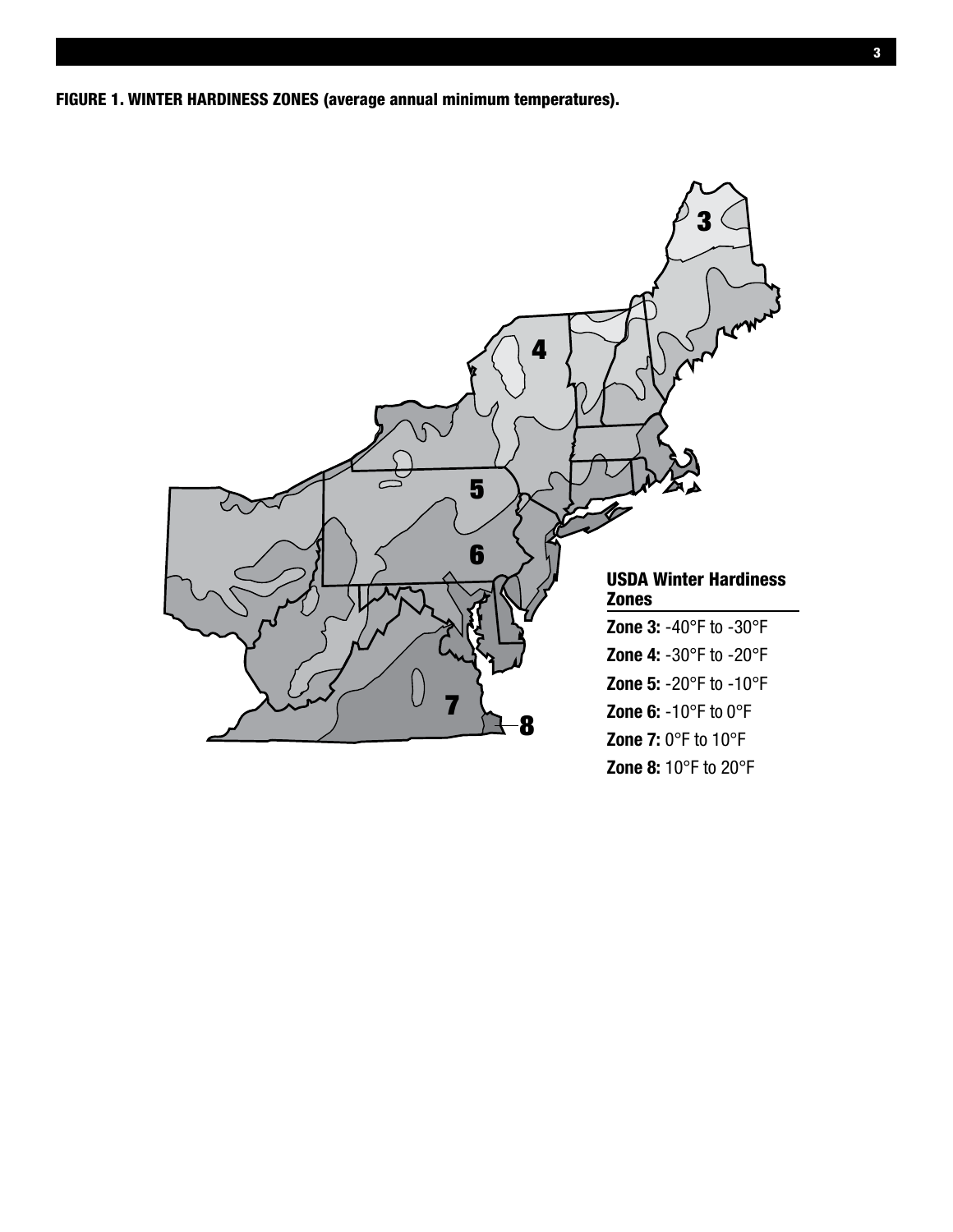# Table 1. Outline of common cover crops.

| <b>Species</b>                                                                | Life<br>cycle <sup>a</sup>  | <b>Hardiness</b><br>zone | <b>Seeding</b><br>rate <sup>b</sup><br>(Ib/A) | <b>Seeding</b><br>date              | <b>N-fixation</b><br>(lb/A)/<br>resource<br>scavenger | <b>Average</b><br>cost (\$) | <b>Advantages</b>                                                                                                                                                                          | <b>Disadvantages</b>                                                                                                                                                                                                                                    |
|-------------------------------------------------------------------------------|-----------------------------|--------------------------|-----------------------------------------------|-------------------------------------|-------------------------------------------------------|-----------------------------|--------------------------------------------------------------------------------------------------------------------------------------------------------------------------------------------|---------------------------------------------------------------------------------------------------------------------------------------------------------------------------------------------------------------------------------------------------------|
| <b>LEGUMES</b><br>Hairy vetch<br>(Vicia villosa<br>Roth)                      | WA                          | 4                        | $20 - 40$                                     | August/<br>early<br>Sept.           | $80 - 250$<br>(avg. 110)                              | $1.50 - 2.50$ /lb           | • Most cold-tolerant and<br>highest yielding of all<br>winter annual legumes<br>• Above-average drought<br>tolerance<br>• Adapted to a wide range<br>of soil types                         | • Requires early fall establish-<br>ment, and slow to establish<br>• Little winter cover possible<br>• Matures in late spring<br>• High P and K requirement for<br>maximum growth<br>• Can harbor pests<br>• Potential weed problem in<br>winter grains |
| <b>Crimson clover</b><br>(Trifolium<br><i>incarnatum</i> L.)                  | WA/<br><b>SA</b>            | 6                        | $9 - 40$<br>(avg.<br>$18 - 20$                | August                              | 70-130                                                | $1.00 - 1.50$ /lb           | • Rapid growth<br>• Above-average shade<br>tolerance<br>• Forage use (no bloat)<br>• Good nematode<br>resistance                                                                           | • Poor heat and drought<br>tolerance<br>• No-till planting in residue<br>is difficult due to stemminess                                                                                                                                                 |
| <b>Red clover</b><br>(Trifolium<br>pratense<br>L.)                            | <b>SLP</b><br>$(2 - 3$ yrs) | 4                        | $7 - 18$                                      | Mid-<br>August                      | 100-110                                               | $1.50 -$<br>3.00/lb         | • Thick, deep taproot<br>• Adapted to humid areas<br>• Tolerates wet soil<br>conditions and shade<br>• Forage use; only if<br>mixed with grasses                                           | • Initial growth slow<br>• High P and K requirements<br>for maximum growth<br>• Seed can persist, creating<br>volunteer problems<br>• Pure stand forage causes bloat<br>• Vulnerable to several<br>pathogens and insects                                |
| White clover<br>(Trifolium<br>repens L.)                                      | <b>LLP</b>                  | 4                        | $6 - 14$                                      | August<br>0r<br>spring              | 100-130                                               | $2.00 -$<br>4.50/lb         | • Adapted to most<br>temperate zones<br>• Good heat, flood, drought,<br>shade tolerance<br>• Low maintenance and<br>tolerates high traffic<br>• Forage use with<br>grasses (better yields) | • As a living mulch, may<br>compete with crop if not<br>mowed or tilled under<br>. No yield during hot, dry<br>weather<br>• Good nutrient management<br>necessary<br>• Susceptible to several<br>diseases and insect pests                              |
| <b>Field peas</b><br>(Pisum<br>spp.) (e.g.,<br><b>Austrian winter</b><br>pea) | SA/<br><b>WA</b>            | 7                        | 70-220                                        | August<br>or<br>spring              | $50 - 150$                                            | $0.50 - 1.00$ /lb           | • Rapid growth in cool<br>weather<br>• Versatile legume<br>• Interseed with cereal and<br>brassica spp.<br>• Used as food or feed                                                          | • Austrian winter pea will not<br>overwinter north of Maryland<br>• Shallow root system<br>• Sensitive to heat and humidity<br>• Susceptible to diseases and<br>insect pests                                                                            |
| Crown vetch<br>(Coronilla<br>varia L.)                                        | <b>LLP</b>                  | 4                        | $5 - 20$                                      | <b>Spring</b><br>or early<br>summer | 40<br>(suppressed)                                    | $10.00 -$<br>15.00/lb       | • Deep rooted and long<br>lived<br>• Good tolerance for heat,<br>drought, and cold<br>• Excellent erosion control<br>• No pest problems                                                    | • Slow germination and<br>establishment<br>• High degree of management<br>necessary<br>• Can become weedy if<br>uncontrolled                                                                                                                            |
| <b>Birdsfoot</b><br>trefoil (Lotus<br>corniculatus L.)                        | <b>SLP</b>                  | 1                        | $5 - 10$                                      | <b>Spring</b><br>or early<br>summer | 40                                                    | 4.00-5.00/lb                | • Quick establishment<br>• Tolerates poorly drained<br>soils and low pH<br>• Can be managed as<br>living mulch                                                                             | • Competes with crop if not<br>suppressed or killed<br>• Does not spread vegetatively                                                                                                                                                                   |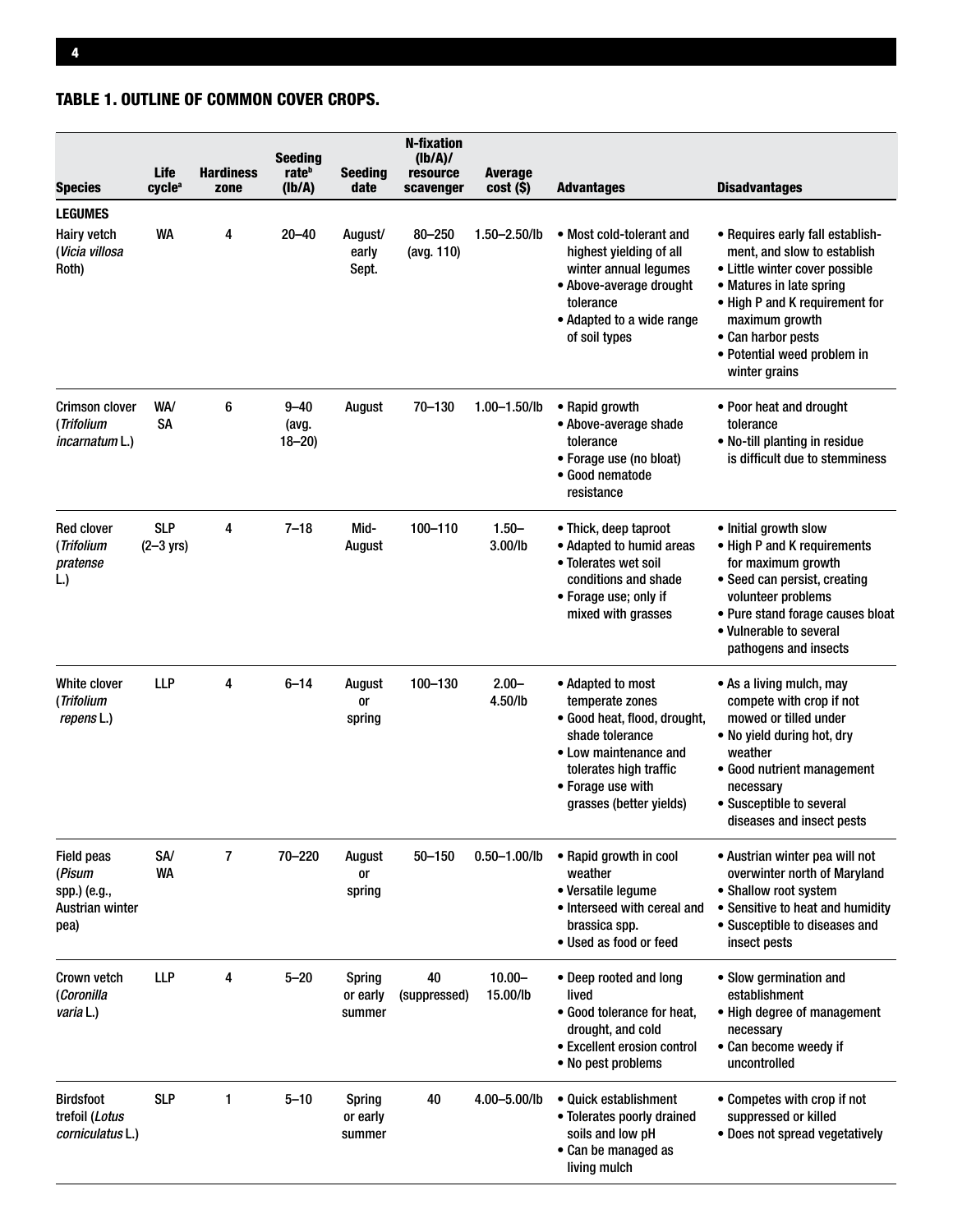## **Orchardgrass** (*Dactylis glomerata*); Timothy (*Phleum \****species names are abbreviated** *\* pratense*)

 $a$ A = annual; WA = winter annual; SA = summer annual; B = biennial; SLP = short-lived perennial; LLP = long-lived perennial; NFT = no frost tolerance. **b Higher rates may be necessary for broadcast seedings.** 

table continues

|  |  | <b>TABLE 1. OUTLINE OF COMMON COVER CROPS, continued.</b> |  |  |  |
|--|--|-----------------------------------------------------------|--|--|--|
|--|--|-----------------------------------------------------------|--|--|--|

| <b>Species</b>                                                                                                                                                                                                                                                                 | Life<br>cycle <sup>a</sup> | <b>Hardiness</b><br>zone | <b>Seeding</b><br>rate <sup>b</sup><br>(Ib/A) | <b>Seeding</b><br>date   | <b>N-fixation</b><br>(lb/A)/<br>resource<br>scavenger                    | <b>Average</b><br>cost (\$) | <b>Advantages</b>                                                                                                                                                                                                                                                                                                                                                                      | <b>Disadvantages</b>                                                                                                                                                                                                                                         |
|--------------------------------------------------------------------------------------------------------------------------------------------------------------------------------------------------------------------------------------------------------------------------------|----------------------------|--------------------------|-----------------------------------------------|--------------------------|--------------------------------------------------------------------------|-----------------------------|----------------------------------------------------------------------------------------------------------------------------------------------------------------------------------------------------------------------------------------------------------------------------------------------------------------------------------------------------------------------------------------|--------------------------------------------------------------------------------------------------------------------------------------------------------------------------------------------------------------------------------------------------------------|
| <b>GRASSES</b>                                                                                                                                                                                                                                                                 |                            |                          |                                               |                          |                                                                          |                             |                                                                                                                                                                                                                                                                                                                                                                                        |                                                                                                                                                                                                                                                              |
| Cereal rye<br>(Secale cereale<br>L.)                                                                                                                                                                                                                                           | <b>WA</b>                  | 3                        | 60-200                                        | Fall                     | <b>Excellent</b><br>nutrient<br>and<br>moisture<br>scavenger<br>(exp. N) | $7.00 -$<br>12.00/bu        | • Most cold tolerant of<br>commonly used cover<br>crops, late seedings<br>possible; germinates<br>and grows rapidly<br>• Tolerates poor soil<br>conditions and drought<br>• Rapid growth may<br>provide some weed<br>control<br>· Various uses: cover crop<br>to food source                                                                                                           | • Regrowth may occur if<br>not completely controlled<br>(mature rye difficult to<br>manage)<br>• Possible crop suppression due<br>to allelopathy or nutrient tie-up<br>by rye<br>• Pest problems: small grain<br>insects, diseases                           |
| Spring oats<br>(Avena<br>sativa L.)                                                                                                                                                                                                                                            | <b>SA</b>                  | 8                        | 100<br>(approx.<br>3 bu)                      | <b>Spring</b><br>or fall | Good<br>nutrient<br>scavenger<br>(less if fall<br>seeded)                | $3.85 -$<br>5.00/bu         | • Rapid growth in cool<br>weather<br>• Ideal for quick fall cover<br>or nurse crop with legumes . Winter-kills<br>• Winter-kills<br>• Various uses: cover<br>crop to food source                                                                                                                                                                                                       | • High lodging potential<br>• Susceptible to diseases and<br>insect pests                                                                                                                                                                                    |
| Cool-season<br>grasses:<br>Annual/<br>perennial<br>ryegrass<br>(Lolium<br>spp.);<br>Tall/fine<br>fescue<br>( <i>Festuca</i> spp.);<br>Bluegrass spp.<br>(Poa spp.);<br>Smooth<br>bromegrass<br>(Bromus<br><i>inermis</i> );<br><b>Orchardgrass</b><br>(Dactylis<br>glomerata); | spp.<br>variation          | $4 - 6$                  | $15 - 50 +$                                   | <b>Spring</b><br>or fall | <b>Fair to</b><br>excellent<br>nutrient<br>and<br>moisture<br>scavenger  | $0.45 -$<br>3.50/lb         | • Tolerate wide range<br>of soil conditions<br>(TF, SBG, PRG*)<br>• Rapid establishment<br>(RG, OG, Tim.)<br>• Tolerate shade, low pH,<br>and fertility (FF, TF)<br>• Tolerate drought and<br>heat (TF, SBG)<br>• Winter hardy (KBG,<br>SBG, FF)<br>• Form dense sod (KBG,<br>SBG)<br>• Most can be used as<br>feed<br>• Adapted for orchard/<br>ornamental uses (FF,<br>TF, KBG, PRG) | • Slow establishment (KBG,<br>SBG, FF*)<br>• Low heat tolerance (PRG, FF,<br>Tim.)<br>• May winter-kill (PRG, TF, OG)<br>• Bunch-type growth (FF, TF,<br>PRG, OG, Tim.)<br>• May harbor insects and<br>disease<br>• Living mulch requires high<br>management |
| Timothy<br>(Phleum<br>nratense)                                                                                                                                                                                                                                                |                            |                          |                                               |                          |                                                                          |                             | *species names are abbreviated                                                                                                                                                                                                                                                                                                                                                         |                                                                                                                                                                                                                                                              |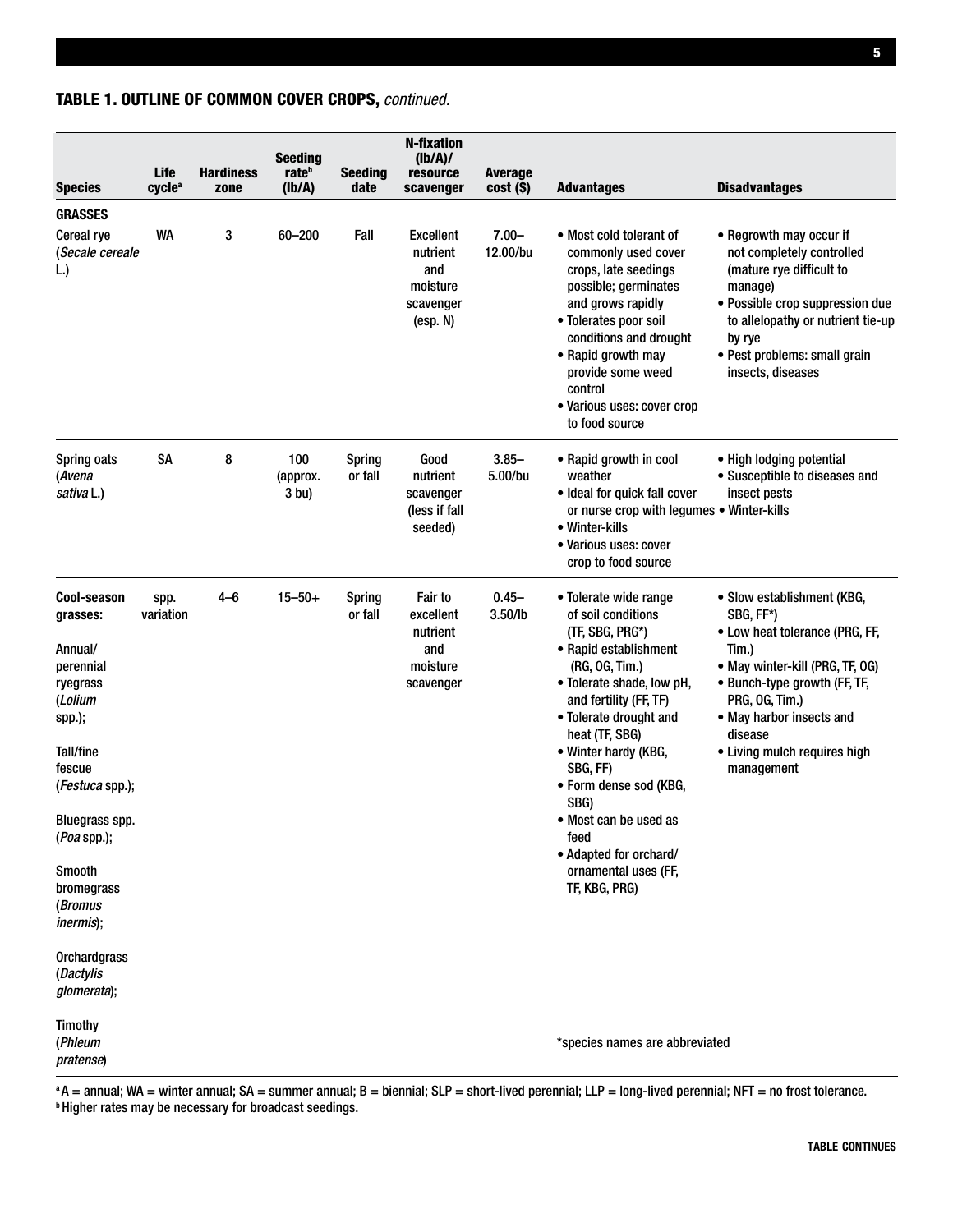# Table 1. Outline of common cover crops, *continued.*

| <b>Species</b>                                                                         | Life<br>cycle <sup>a</sup> | <b>Hardiness</b><br>zone | <b>Seeding</b><br>rate <sup>b</sup><br>(Ib/A) | <b>Seeding</b><br>date   | <b>N-fixation</b><br>(lb/A)/<br>resource<br>scavenger           | <b>Average</b><br>cost (\$) | <b>Advantages</b>                                                                                                                                                                                                                                                                                  | <b>Disadvantages</b>                                                                                                                                                                                    |
|----------------------------------------------------------------------------------------|----------------------------|--------------------------|-----------------------------------------------|--------------------------|-----------------------------------------------------------------|-----------------------------|----------------------------------------------------------------------------------------------------------------------------------------------------------------------------------------------------------------------------------------------------------------------------------------------------|---------------------------------------------------------------------------------------------------------------------------------------------------------------------------------------------------------|
| <b>OTHERS</b>                                                                          |                            |                          |                                               |                          |                                                                 |                             |                                                                                                                                                                                                                                                                                                    |                                                                                                                                                                                                         |
| <b>Buckwheat</b><br>(Fagopyrum<br>esculentum<br>Moench)                                | <b>SA</b>                  | <b>NFT</b>               | $35 - 135$                                    | Spring<br>or fall        | <b>Efficient</b><br>nutrient<br>scavenger<br>(esp. $P &$<br>Ca) | $15.00 -$<br>40.00/bu       | • Grows on wide variety<br>of soils (infertile, poorly<br>tilled, low pH); rapid<br>growth<br>• Quick smother crop and<br>good soil conditioner<br>• Cool, moist climates<br>• Food and feed source                                                                                                | • Limited growing season,<br>frost sensitive<br>• Poor growth on heavy lime-<br>stone soils<br>• Occasional pests                                                                                       |
| <b>Brassicas</b><br>(Cruciferae<br>family)<br>(e.g., rape,<br>kale, turnip,<br>radish) | A/B                        | $6 - 8$                  | $5 - 12$                                      | <b>Spring</b><br>or fall | Good<br>nutrient<br>scavenger<br>(esp. N, P, Ca)                | <b>Varies</b>               | • Quick establishment in<br>cool weather<br>• Withstands light frost<br>(but winter-kills)<br>• Deep, thick root sys-<br>tems; drought tolerant<br>• Highly digestible forage<br>crop and other uses<br>• Continuous growth, even<br>with shorter days<br>• May help insect and weed<br>management | • Low tolerance to wet soils<br>• Potential bloat problems<br>(mix with 25% grass)<br>• Long-term "weed" problem<br>if allowed to set seed<br>(spreads by seed)<br>• Occasional pests<br>• Winter-kills |

 $^{\text{a}}$ A = annual; WA = winter annual; SA = summer annual; B = biennial; SLP = short-lived perennial; LLP = long-lived perennial; NFT = no frost tolerance. **Higher rates may be necessary for broadcast seedings.**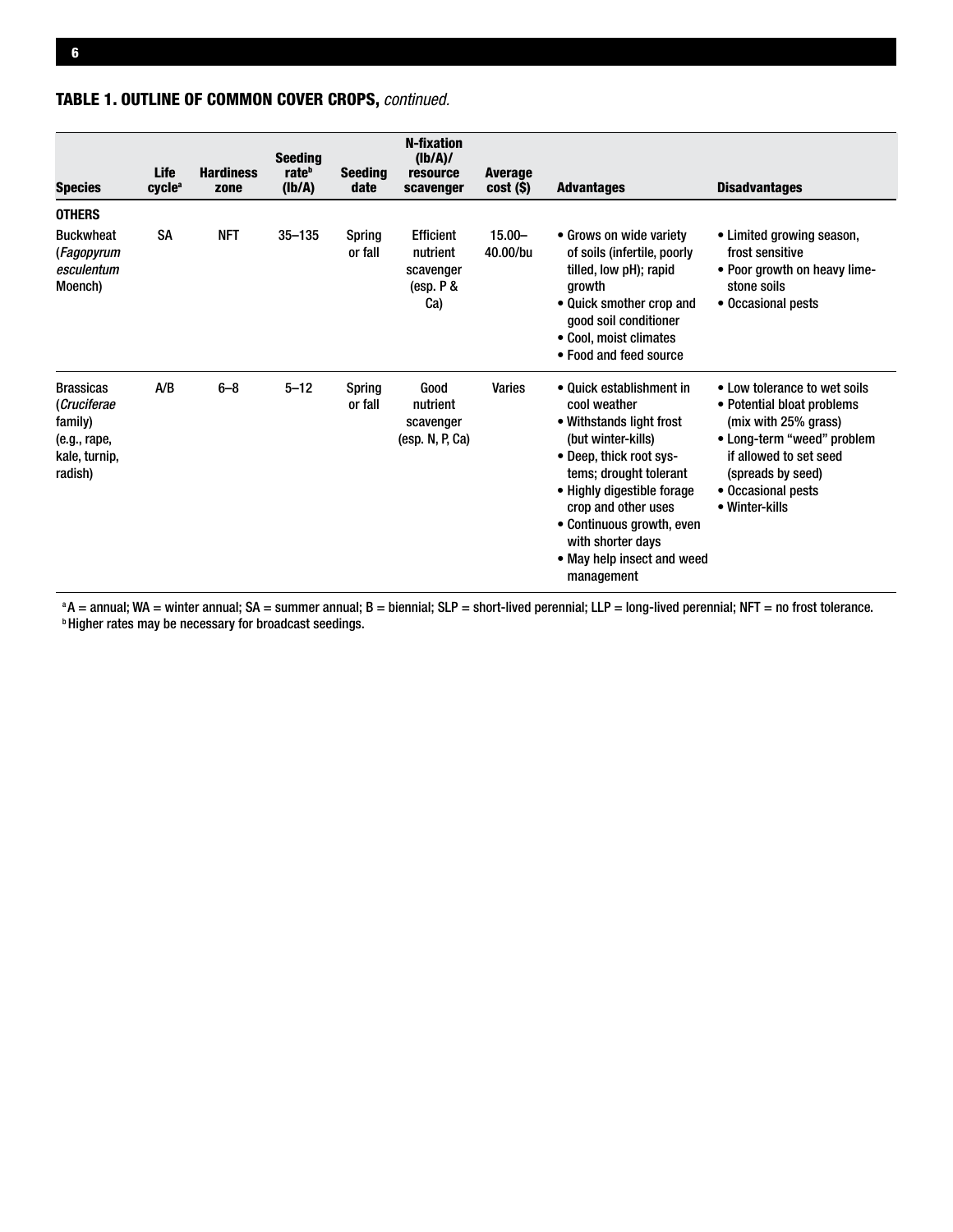to the subsequent crop is not as great as with a pure vetch stand because of the lower amount of vetch. In addition, more nitrogen is tied up during decomposition of the mixture due to the greater C:N ratio of the rye.

Another mixture to consider is crimson clover and oats seeded in spring or fall. The oats act as a nurse crop for the crimson clover. This mixture is especially effective at smothering young weeds. When planted in the fall, oats winter-kill and provide a dead protective mulch. Planting crimson clover with forage grasses provides a good feed crop for livestock.

#### Management of Cover Crops

#### Preplant considerations

Producers must consider several factors before establishing a cover crop. Soil fertility is an important consideration in any cropping system. Having a reliable soil test that determines soil pH and the nutrient limitations of a soil is a good way to begin the planning process. If certain nutrients are limiting, follow the soil test recommendations for the primary crop, keeping in mind that high fertility also will maximize cover crop growth.

Another important consideration is the pest history of the field. In general, additional pest management inputs are unnecessary when using cover crops. However, as with any crop, pests can become a problem in the cover crop system. If possible, select fields that have minimal pest problems when establishing the cover crop. Since there are generally crop/pest associations such as alfalfa or clover and leafhopper or winter small grains and winter annual weeds, these pests can also become a problem in the newly planted cover crop within a cropping system.

Producers also should consider the herbicide applied the previous season. Certain herbicide residues can carry over and injure sensitive rotational crops. If these residues have not dissipated before a sensitive crop is planted, injury or death of the cover crop may

occur. Herbicides, including atrazine and simizine, can injure both grass and legume crops. Several of the herbicides belonging to the sulfonylurea and imidazolinone families also can carry over and injure legumes. Always refer to current crop protectant product labels to be certain of crop rotation restrictions or other limitations before establishing any crop.

#### Establishment options

Several options exist for seeding cover crops, including conventional, no-till, or broadcast seedings. Good seed to soil contact is necessary for proper germination and emergence. (When broadcast seeding, increase the seeding rate for proper stand establishment.) In general, preplant tillage to prepare the seedbed, control weeds, and disrupt insect and disease life cycles improves cover crop establishment. However, with some covers such as cereal rye or other small grains, no-till establishment is an effective option that allows maintenance of the no-till system.

Conventional seedbeds are prepared by plowing, disking, and harrowing the soil prior to seeding. Seeding depth depends on the species being sown. For most cover crops, small-seeded legumes require shallow seed placement (0.25 inch), while larger seeded legumes and small grains are generally planted 1.0 to 1.5 inches deep.

No-till seedings are suitable for highly erodible soils and for late season establishment. In both cases, erosion at establishment will be minimized. Modern no-till drills provide an excellent way to establish cover crops. They can handle residue and provide uniform seeding depth and adequate seed-to-soil contact. Producers should consider potential pest problems, including the use of an appropriate burndown herbicide (e.g., Roundup), if live vegetation is present at planting time.

Broadcast seeding also may be acceptable, although this is often the least successful method. Small-seeded species, such as the clovers, tend to establish better by broadcast than

larger seed species. Several broadcast techniques and timings may be used. Surface seeding with a drop-type or cyclone-type seeder provides a uniform distribution of seed. For larger areas, aerial seeding by fixed-wing aircraft or helicopter in late summer during crop die-down can be effective. As the leaves of soybean plants drop off, they act as a mulch by covering the seed and allowing for retention of moisture and soil protection. Another broadcast seeding method is frost-seeding, which occurs during late fall or early spring when the ground is "honeycombed." This type of ground cover allows the seed to fall into the cracks and germinate when the temperature rises in the spring. Successful cover crop seeding at lay-by or last cultivation generally has been inconsistent.

#### Suppression or Control of Cover Crops

Cover crops that interfere with growth of primary crops defeat their purpose. Effective control or suppression of the cover crop generally is necessary before emergence of the main crop. Commonly used methods include tillage, mowing, herbicides, or selection of species that winter-kill or have a short life cycle.

Tillage not only controls cover crops but also incorporates them into the soil, allowing them to degrade quickly and release nutrients for the primary crop. An example of incorporation is a cover crop used as a green manure. Moldboard plowing often is necessary if large amounts of cover crop biomass are present. Chisel plowing followed by disking may be inadequate for certain cover crops such as cereal rye if large amounts of residue are present.

If timed properly, mowing can successfully control certain covers prior to planting the primary crop. Producers should mow hairy vetch when the first purple flowers are visible. Mowing vetch prior to flowering can fail to provide adequate control and can result in both crop competition and the